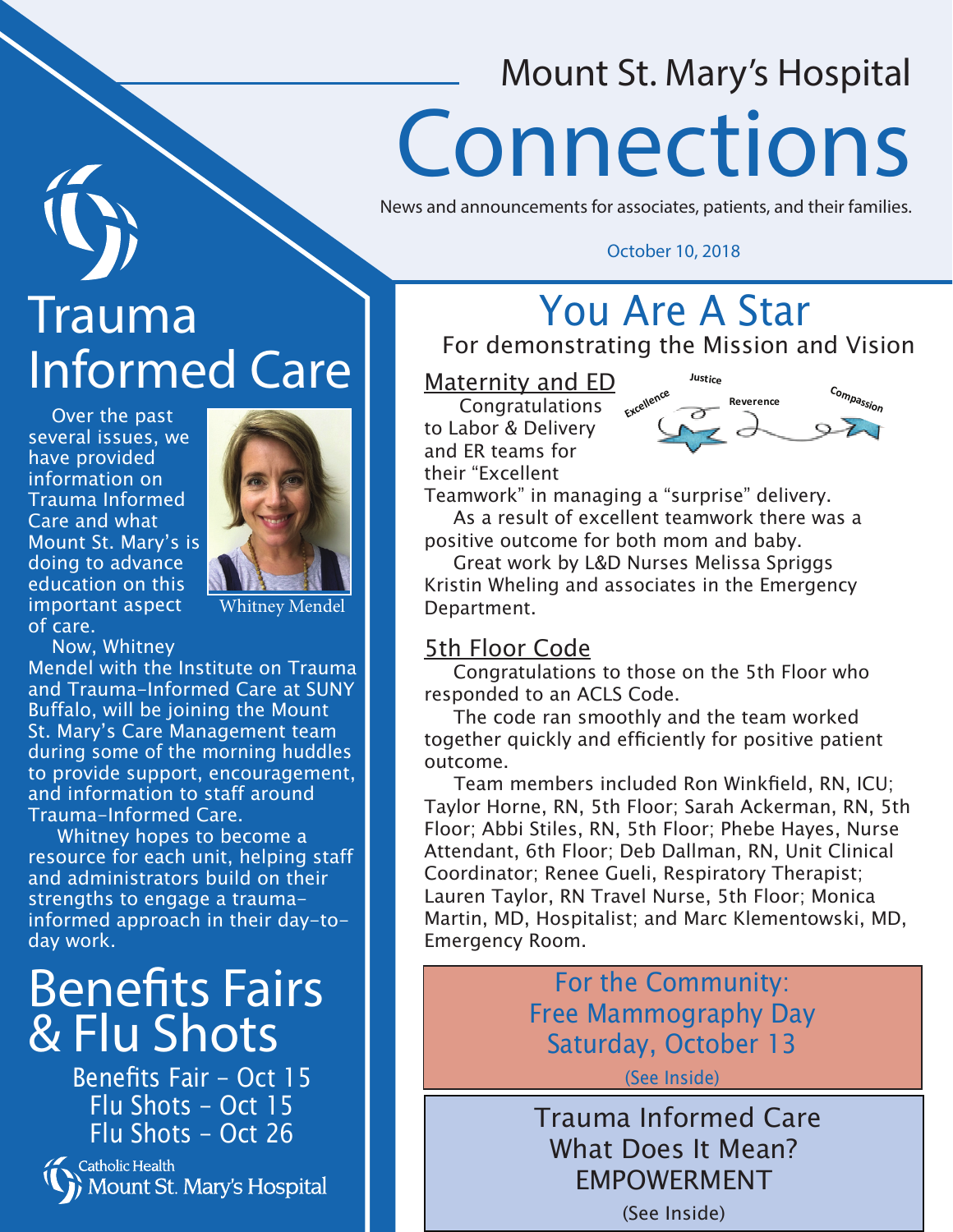

Mount St. Mary's has the latest technology and offers both 2D "regular" mammogram tests and 3D mammograms, also known as tomosynthesis or "tomo."

October is Breast Cancer Awareness Month FREE Digital Mammography Day at Mount St. Mary's Hospital Saturday, October 13, 2018 8 am - 1 pm

Appointments Required: Call 298-2370 You must obtain a prescription from your physician.



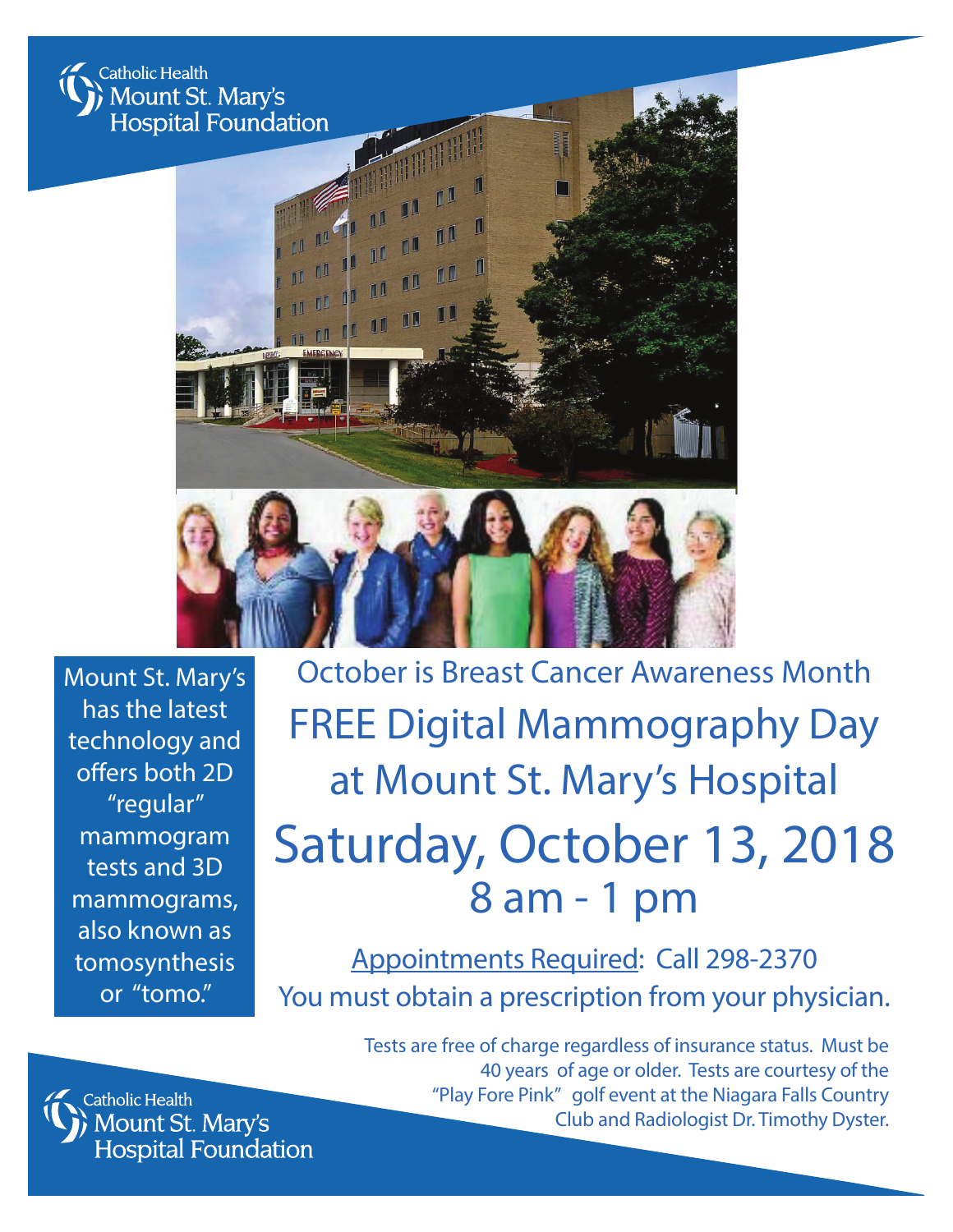# **Trauma Informed Care:**

## What Does It Mean...What Do We Do? No one is immune!

Trauma affects the individual, families, and communities by disrupting healthy development, adversely affecting relationships, and contributing to mental health issues including substance abuse, domestic violence, and child abuse.

## **SAFETY (PHYSICAL & EMOTIONAL) TRUSTWORTHINESS CHOICE COLLABORATION FMPOWFRMFNT**



### **SAFETY (PHYSICAL & EMOTIONAL)**

Includes considering the physical safety of the hospital (exam room/hallway appearance, doors locked or open, security personnel available, etc.) and the effect that each has on patients/associates; are all associates atte engaging

- Reverence Show courtesy to everyone through warm, welcoming words and gestures
- **E** Compassion Extend a welcoming hand to all patients, residents, families and associates
- Excellence Foster a high quality workplace

### TRUSTWORTHINESS

Includes providing clear information about what will be done, by whom, when, why and under what circumstances (role clarity, patient/associate expectations, etc.); respectful and professional boundaries are maintained; confidentiality is taken seriously; interactions and rules are consistent; importance placed o

- Compassion Offer empathy, tenderness and respect to those in need
- Justice Be honest and ethical in all dealings



#### **CHOICE**

uncludes how much choice patients/associates have throughout care/their job (care received, goals set, hospital appearance, vacation time, etc.); patients and associates are provided clear and appropriate messages about th

**Uposition**: Honor the uniqueness of each individual and maintain an inclusive environment



#### COLLABORATION

Includes cultivating an atmosphere of doing "with" rather than doing "to" or "for;" giving patients a significant role in planning and evaluating care; eliciting feedback from associates to inform hospital-wide administrat

- Reverence Collaborate to foster our Mission and Values
- Justice Be accepting and understanding of people who need our help



### EMPOWERMENT

Includes recognizing and acknowledging patient and associate strengths/skills; building a realistic<br>sense of hope for the future; fostering an atmosphere that allows everyone to feel validated and<br>affirmed during each and

- Justice Recognize and affirm each individual's contributions
- Excellence Envision a future filled with hope

### What Mount St. Mary's Hospital is doing:

· Increasing staff awareness of trauma/adversity and how to provide Trauma-Informed Care